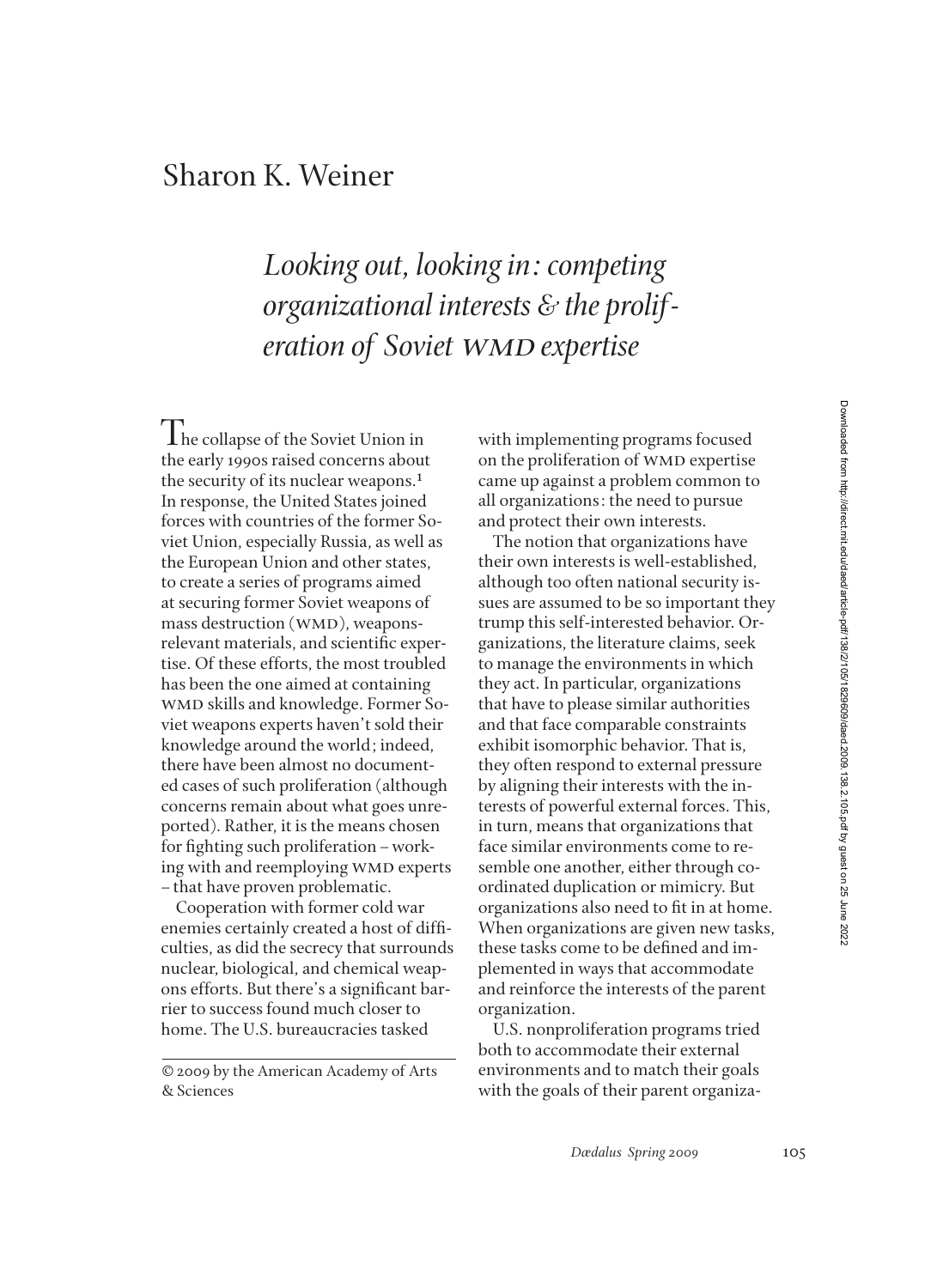tions. The two largest programs, one in the State Department and another in the Department of Energy, adopted similar narratives about how their activities furthered nonproliferation. Each program, however, also adopted an implementation strategy that was heavily influenced by its parent organization. What resulted were two programs that accommodated their internal and external environments but were unable to achieve their original nonproliferation goals.

*Sharon K. Weiner*

> $A<sub>s</sub>$  the Soviet Union entered its final days, concerns increased about possible proliferation from its WMD complex, in part because of the potential for a violent transition, the accidental or unauthorized seizure and use of weapons, and uncertainty about the future of political relations with any Soviet successor state. Concerns also grew because Soviet security had focused on external border points, paying less attention to protective measures at individual facilities. When the Soviet Union collapsed, many newly independent states inherited weapons facilities that lacked suf ficient measures to ensure that the weapons and material inside were safe from theft. In many cases, the contents of the facilities were inadequately inventoried, and sometimes little was known about what had happened inside. Moreover, economic conditions were grim for most people in the former Soviet Union, including guards and experts at the weapons facilities. Salaries were low –a weapons scientist might make \$100 per month or less, for example–and paychecks were often delayed by several months. Weapons facilities saw severely reduced government subsidies, and goods and services overall cost more.

> This combination of poor security, uncertainty, and dire economic prospects

led the United States to fund a variety of efforts, collectively known as Cooperative Threat Reduction (CTR), aimed at countering proliferation from the former Soviet wmd complex. Some parts of CTR focused on securing the weapons themselves; other efforts dealt with weapons-relevant materials; and several programs were created to deal with the possible proliferation of weapons expertise. This last group of programs concentrated on providing income to weapons experts by funding short-term research contracts and, in the long term, working to reemploy the experts in commercial or non-defense, government work. Such programs were created in the Departments of Defense, Energy, and State, and included a variety of private and quasi-government efforts. The two largest programs were the Science Centers, managed by the State Department, and the Initiatives for Proliferation Prevention (ipp) program, in the Department of Energy.

ipp and the Science Centers date from the first years of CTR. In early 1992, U.S. Secretary of State James Baker announced the creation of the Science Centers during a visit to the closed nuclear city of Snezhinsk, Russia. The United States, along with members of the European Union, Japan, Canada, Sweden, and later Norway and South Korea, would create two centers that would fund shortterm research projects involving former Soviet weapons experts and an outside research collaborator. The first center (also the largest) is the International Science and Technology Center (istc), based in Moscow, which works with scientists from Russia, Georgia, Armenia, Belarus, Kazakhstan, Kyrgyzstan, and Tajikistan. The smaller Science and Technology Center of Ukraine (STCU), based in Kyiv, fo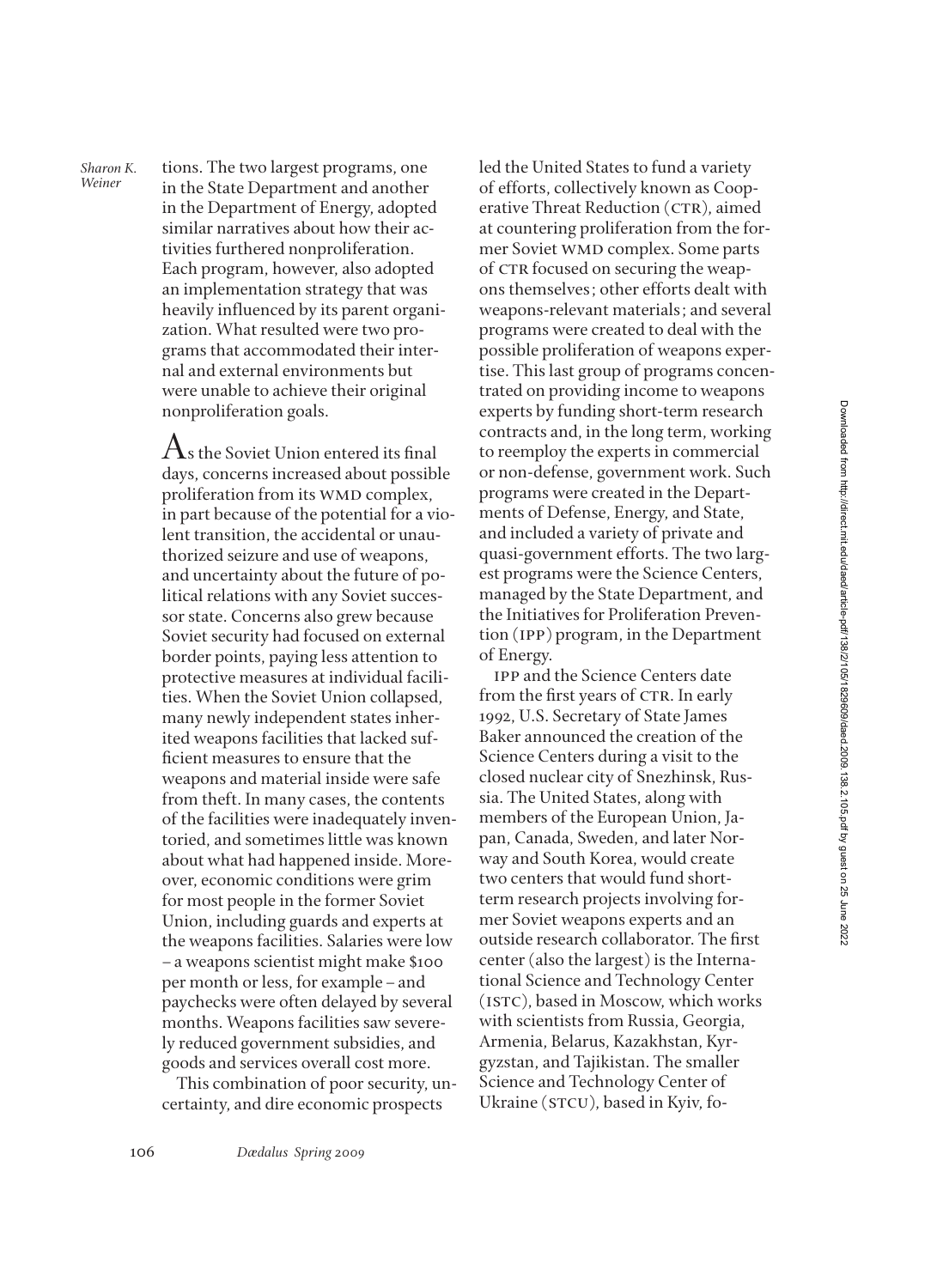cuses on Ukraine, Azerbaijan, Georgia, Moldova, and Uzbekistan. Until 2004, the United States provided at least half of the funding for both centers; U.S. influence has dominated center policy and implementation strategies.

Although the ISTC was to be up and running in 1993, domestic political problems in Russia caused delays. Some legislators questioned the motives behind the center, wondering whether it was an excuse to spy on Russia's national security complex. Further delays arose from the wider struggle for power between the Duma and Russian President Boris Yeltsin. In September 1993, Yeltsin dismissed the Duma, which had not yet approved the measures needed to start the ISTC. By the end of the year, Yeltsin himself approved the necessary documents, and the ISTC was able to begin operations in March 1994. The STCU was also delayed, largely due to administrative issues associated with creating a government in the newly independent state of Ukraine. It began operations in November 1995.

Delays with the Science Centers prompted calls for more immediate action from the U.S. nuclear weapons laboratories. U.S. nuclear weapons experts had a long history of scientific collaboration with their Soviet counterparts that dated from discussions in the early 1960s about research on large magnetic fields. Later, joint experiments were conducted for the purposes of arms-control verification. By the early 1990s, some experts from the U.S. labs were well-aware of the dire economic and security problems in Russia, so when the Science Centers were delayed, U.S. labs at Los Alamos and Livermore began to fund research collaborations with a few key Russian nuclear weapons facilities. In 1993 funding was appropriated by Congress, and the next year ipp became a formal program.

Similar to the Science Centers, ipp funds collaborative, non-defense-related research between former Soviet WMD experts and outside scientists. Unlike the Science Centers, collaborators in the ipp program usually come from the U.S. lab complex. Careful not to be perceived as duplicating the work of the Science Centers, ipp created a second type of cooperative research that required matching contributions from U.S. industry. In theory this would help businesses enter the market in a post-Soviet country and hire away former weapons experts whose skills and products had been evaluated through the small-team research collaborations made possible by ipp.

Both the Science Centers and ipp were born from the assumption that economically desperate weapons experts are potential proliferation problems. The founding documents and debate that led to each of the programs show that they share the same mandate. In the short term, they are to fund collaborative research between teams of weapons experts and an outside collaborator. Besides providing income to the former Soviet scientists, engineers, and technicians, such research is supposed to help them become aware of Western research standards and how weapons skills can be translated into private, non-defense-related jobs. Over the long term, the Science Centers and ipp are supposed to help these former Soviet experts transition to reemployment outside of the weapons complex. This long-term mandate, designed to help Russia and other post-Soviet countries permanently reduce the size of their weapons complex, uses commercial interests as a way to, over time, end U.S. government funding of such efforts. This mandate gave both programs significant discretion to implement their programs and to respond

*Competing organizational interests & the proliferation of Soviet* **WMD** *expertise*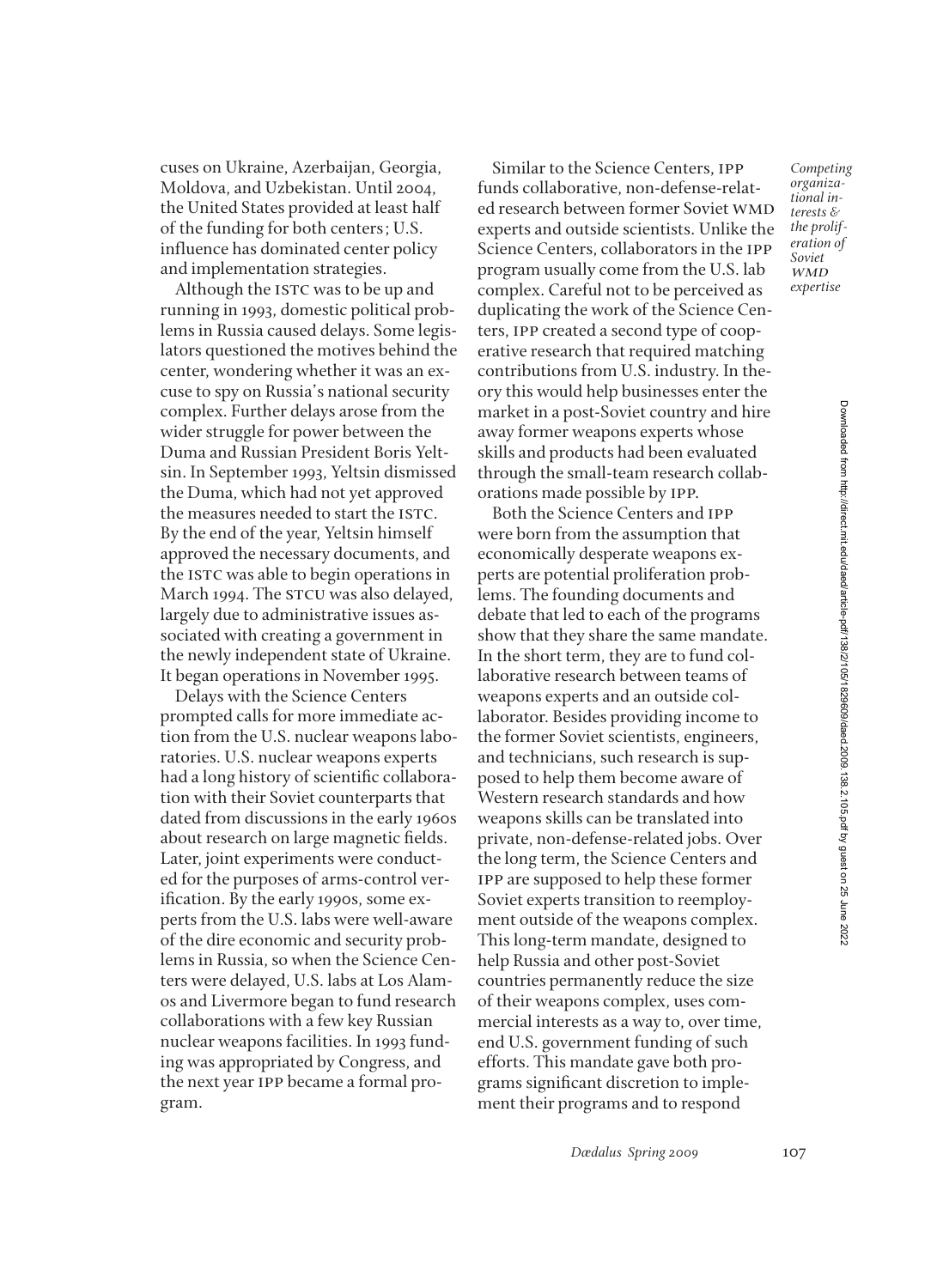*Sharon K. Sharon K.* to constraints they would encounter in Weiner the United States and the former Soviet Union. As predicted by the literature, both programs ultimately sought to accommodate the constraints that arose from these external environments in much the same way.

> $\mathbf{U}$ rganizations have no choice but to accommodate the demands of their external environments.2 These environments set not just standards for results, but assumptions about legitimate outcomes, and about how outcomes are to be measured and what constitutes significant progress. When the actors who control an organization's funding, scope, and autonomy also define these assumptions, the actors can be ignored only at great cost to an organization's budget, mission, and possible future. Thus organizations come to do and measure what is valued by their environments, regardless of whether it is a rational or efficient means of achieving their original goals.

Further, the literature on organizations suggests that when asked to perform similar missions in a similar environment, organizations will adopt the same myths as justifications for their tasks. And they do so without conscious coordination. Over time organizations tend to look and act alike, not because there is general agreement that they are rationally and efficiently pursuing their goals, but because they share the same myths about what they consider to be legitimate activity.

The Science Centers and ipp demonstrate this isomorphism in several significant ways, including how the two programs prove that their projects involve genuine weapons experts; their responses to pressure to develop an exit strategy; their measurement of job creation; and their recent decisions to

cease work in Russia in favor of other countries. In each case, the programs adopted similar rules and procedures as legitimate, yet they did so without significant coordination. This unintentional alignment caused the programs to stray from their original nonproliferation goals.

Both ipp and the Science Centers are supposed to focus on engaging people with WMD credentials, including engineers and technicians, but especially scientists who have the core skills needed for making weapons. Both programs needed to demonstrate that they were dealing with the most dangerous proliferation concerns, but the legacy of mistrust and secrecy between the United States and the Soviet Union often made it impossible, or at least impolitic, to inquire about the skills of specific WMD experts. The programs, therefore, adopted two strategies for legitimization. One used the process of selecting project teams to make claims about reaching people with critical weapons skills. The second drew from the notion that U.S. project managers "just knew" who was or was not a weapons expert.

Without any obvious coordination, both ipp and the Science Centers came to focus on the rules of project selection as a means of verifying the weapons credentials of the people involved. At ipp, projects are normally not approved unless at least 60 percent of the project members are weapons experts. Although the Science Centers were largely independent of each other, they also adopted similar criteria: for basic scientific collaboration, project teams need to be at least 50 percent, preferably 60 percent, WMD experts before U.S. funding is considered. Both programs assumed that, as long as they funded at least some WMD experts, they addressed proliferation concerns;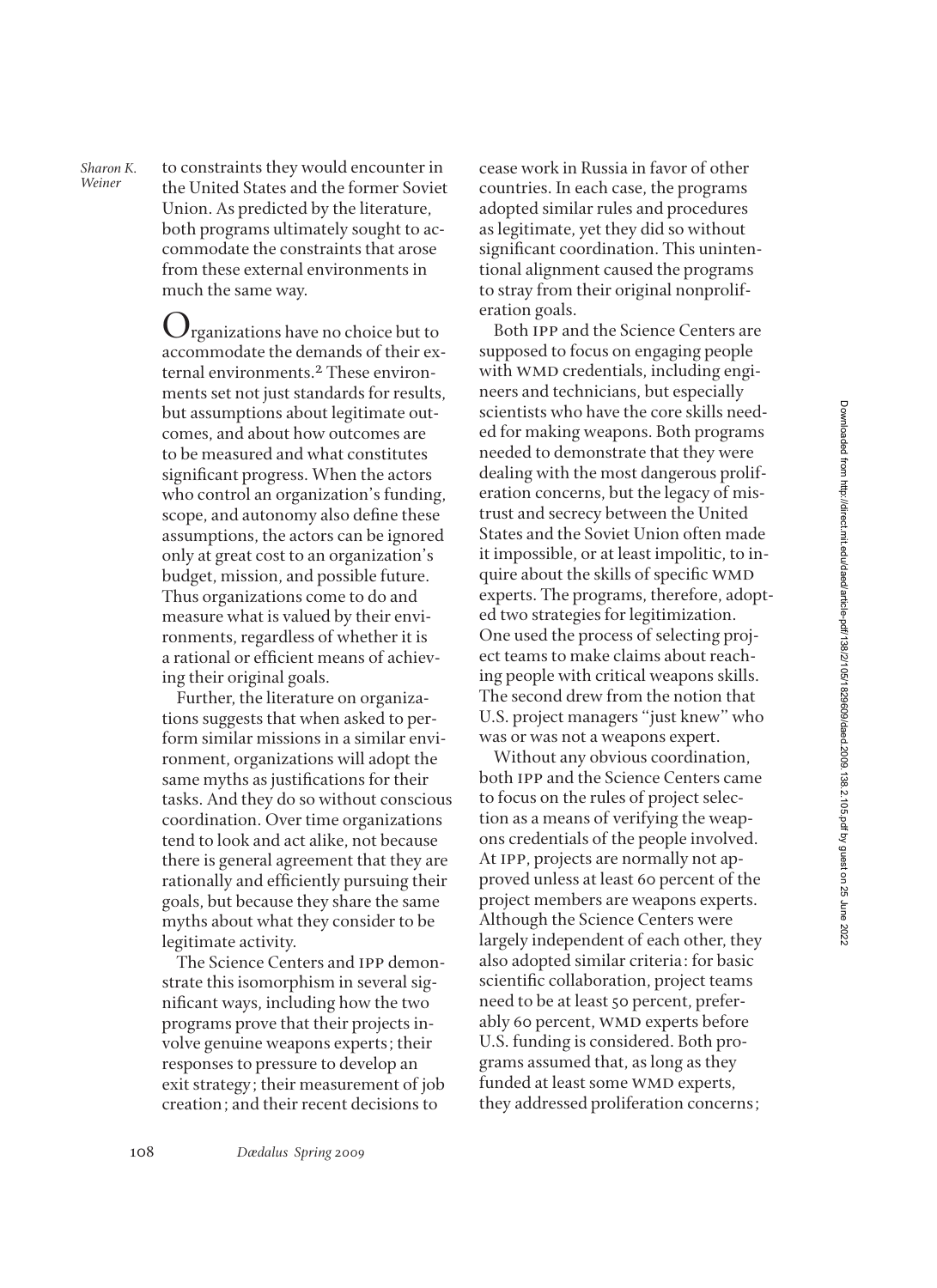thus the number of experts on each project team took priority, with little emphasis on the quality of those weapons skills or whether they were critical or tangential to weapons development. Moreover, there is no evidence that either program identified the weapons experts most likely to proliferate, or considered whether program funding should be focused according to the poverty level of experts or in terms of the relative value of their skills to a potential proliferator.

As a second measure to verify weapons credentials, the Science Centers adopted a process by which they asked each weapons expert to identify his or her particular skills according to a standard list of specialties and sub-specialties. ipp adopted a process and list that was close to identical, and neither program insisted on much external validation of the Soviet experts' self-identi fied skills – despite potential incentives to misrepresent abilities. Having more team members with weapons credentials increased the likelihood of a project being funded, and project funding meant that weapons institutes, crippled by economic conditions, stood to gain updated equipment, spare parts, and supplies for their operations. Eager for such enhancements, institute directors had little incentive to make sure their employees were forthright about their skills.

Instead of verifying weapons credentials rigorously, both the Science Centers and ipp assumed that secrecy prevented this. Over time, trust did develop between the United States and former Soviet institutes, and verification became less sensitive, even at places in Russia still engaged in nuclear weapons work. Instead of pursuing more rigorous options however, both programs relied increasingly on the "you just know" method of verification. Program managers claimed that over time they got to know weapons experts in specific facilities and that their own expertise suited them to judge commensurate ability. Rather than collect additional information or verify what was offered by former Soviet experts, U.S. programs relied on an ambiguously described and informally gained sense of the skills of former Soviet experts.

In 1997, both the Science Centers and ipp came under increased pressure in the United States to show concrete results and to demonstrate an exit strategy for U.S. government assistance. In response, both programs reinvigorated their efforts to move beyond short-term research collaborations between scientists to more commercial-focused efforts that involve partial funding from businesses. At ipp these were referred to as Thrust II projects. They required that companies match U.S. government contributions and that research emphasize a commercial application. (There had always been a commercial component of ipp activities, but most funding had gone toward Thrust I projects, involving collaborations between scientists over basic research questions.) Similarly, the Science Centers also began to emphasize projects with contributions from third parties, only some of which were private companies. Referred to as Partner Projects, the research focused more on potential commercialization and less on basic research. Beginning in 1997, the Science Centers and ipp both placed more emphasis on these activities, and by 2000 they constituted at least half of project funding in both programs.

These new types of projects, with third-party participants, represented the means by which both programs sought to reemploy former Soviet ex-

*Dædalus Spring 2009* 109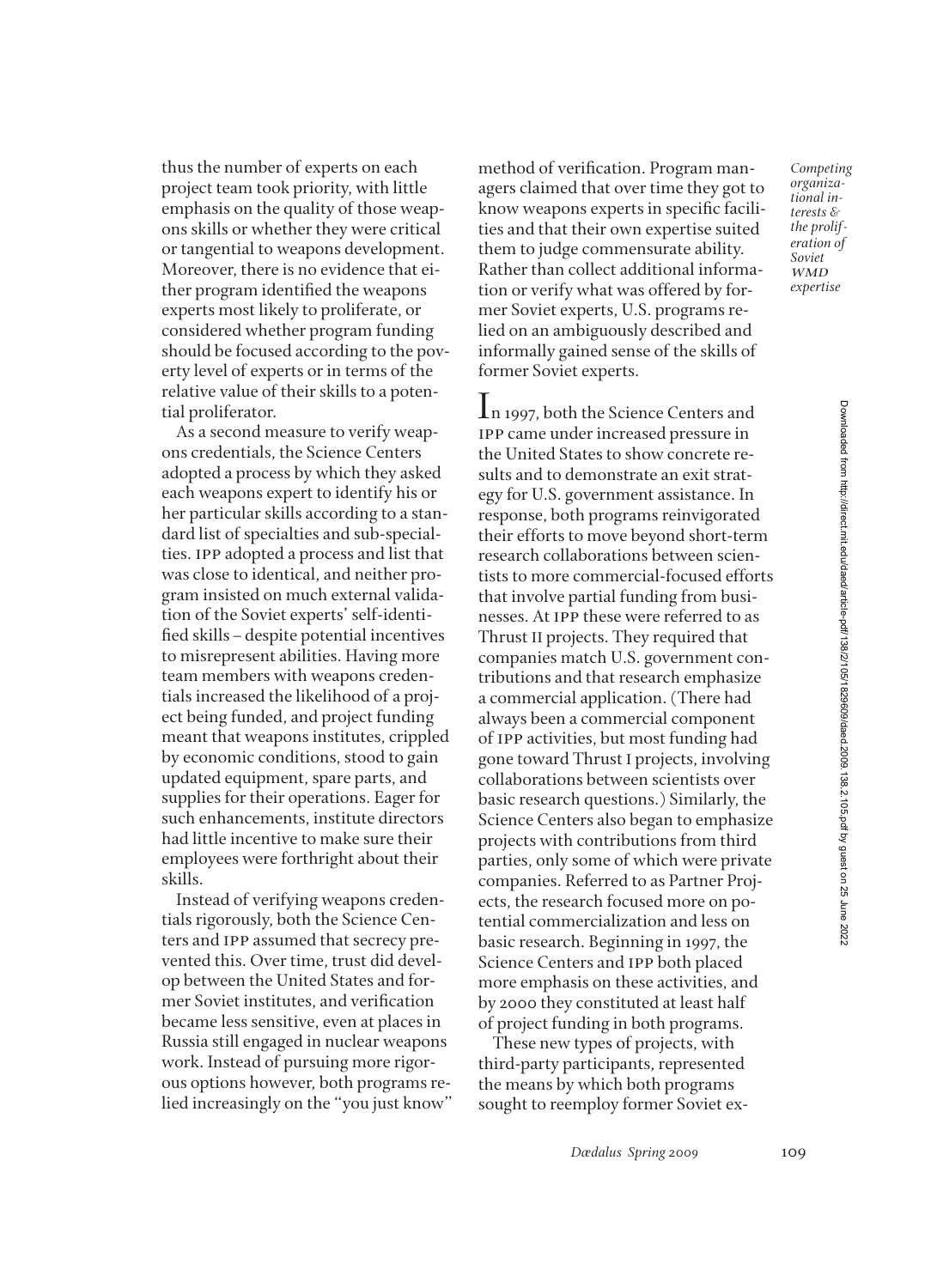*Sharon K. Sharon K.* perts, reduce the number of potential *Weiner* proliferation problems and in turn proliferation problems, and, in turn, provide a strategy for eventually ending U.S.-funded assistance. Economic conditions in the former Soviet Union, however, dampened hopes for business expansion or investment. Repeatedly, teams of weapons experts found it dif ficult to meet international quality standards, produce on a competitive basis, or incorporate market demands into their products. Moreover, the State and Energy Department personnel who managed these projects had, on average, little commercial business experience. As evidence multiplied that significant job creation was probably impossible, some in academic and policy communities suggested other alternatives, such as retirement subsidies, increased immigration to the West, or subsidies for U.S. companies to transfer and hire former Soviet experts in the United States, although there is no evidence that any alternative was seriously considered.

As both ipp and the Science Centers concentrated on creating jobs for former weapons experts, Congress pressured the programs to demonstrate their success. Instead of measuring the number of jobs created, both programs emphasized the number of scientists "engaged." According to the Science Centers, through 2005 their projects have involved almost seventy thousand people. ipp claims to have engaged some sixteen thousand, as of the end of 2006. These figures, however, raise three issues. First, both programs record the number of project participants in general, not the number of weapons experts in particular. If both programs adhere to the goal that 60 percent of project teams are weapons scientists, this makes questionable the proliferation danger of the remaining 40 percent of people engaged. Further,

neither program established a concrete estimate of its target population. In the absence of this context, it is difficult to know whether the reported numbers represent significant progress.

Second, even though the goal is job creation, neither program measures this result rigorously. The Science Centers keep no records of job creation, and although ipp does ask for this information periodically, it is satisfied with gross estimates from project managers or, sometimes, no information at all. Indeed, repeated investigations by the U.S. Government Accountability Office have faulted IPP for poor record keeping. Additionally, neither ipp nor the Science Centers investigates the activities or jobs of WMD experts once they cease working on U.S.-funded projects.

Finally, ipp and the Science Centers do little to coordinate their project funding. Therefore, it is difficult to assess reliably the degree to which they fund duplicate projects or the same former Soviet experts.

In the face of external pressure to develop concrete indicators of success, both the Science Centers and ipp focused on the myth that the number of people who participate in their activities is a legitimate measure of progress. The programs ignored measures that would have more accurately reflected progress toward the reemployment of wmd experts or the ultimate goal of reducing the danger of the proliferation of WMD expertise.

**The response to U.S. concerns about** Russia's reassertion of power illustrates further isomorphism between the Science Centers and ipp. During the early 2000s, under Putin the internal security forces in Russia regained authority. In turn, they were more likely to use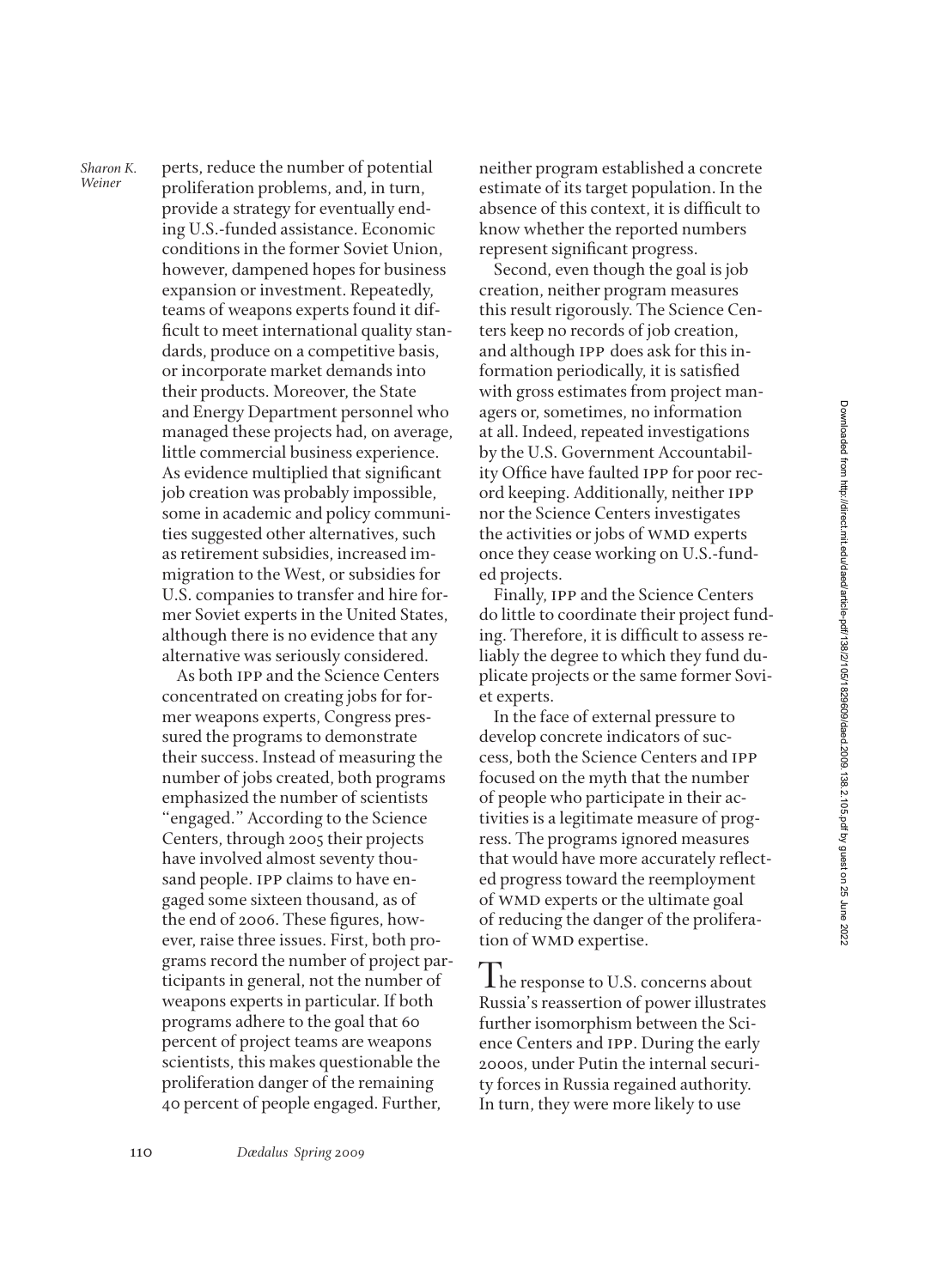security as an excuse for limiting cooperation, making it more difficult to interact with former Soviet weapons experts and gain access to facilities. Russia also began to resist U.S. priorities for such cooperation, and broader foreign policy disputes brought some programs to temporary halts. The Bush administration, in fact, pursued an across-theboard rollback of cooperative work with Russia.

The Science Center in Moscow and ipp both responded by claiming that Russia could now afford to assume more of the burden for nonproliferation efforts, freeing the United States to focus funding in other countries. In the early 2000s, both programs began to reduce funding for projects in Russia and redirect efforts toward other parts of the former Soviet Union and points farther afield, such as Iraq and Libya. Four years later the State Department proposed including North Korea, South Asia, and the Middle East. In 2006, ipp, too, expanded its activities to Libya and Iraq and changed its name to Global Initiatives for Proliferation Prevention.

This expansion, done with no obvious coordination between programs, arose from the increased external constraints of working in Russia. Yet as both programs moved into other countries, they did so in the knowledge that Russia remained a key proliferation concern. Neither program had demonstrated significant job creation for former weapons experts, and Russia, while committed to downsizing its nuclear workforce, hesitated to do so until jobs were available for the excess workers. Economic improvements did not extend to all areas of the nuclear weapons complex, and even where they did they were contingent upon oil and gas prices, the source of much of the Russian government's revenues. Some policy experts

expressed concerns that the Russian government, despite an increased ability to do so, had been unwilling to invest in the utilities, spare parts, and equipment necessary to keep U.S.-funded cooperative security upgrades in place and functional. They lamented the absence of a "security culture" in Russia. Thus, in response to external constraints–and with plenty of evidence to the contrary–both the Science Centers and ipp adopted the myth that Russia could assume more of the funding and administrative burden itself.

Organizations face one set of constraints from the environments in which they operate; they face a different set at home. New organizations created to implement novel tasks are more likely to be successful if they do so in ways that reinforce the mission, interests, and goals of their parent organization. In other words, new programs need to fit in at home.

The literature on organizations attests to the problems experienced by programs that are significantly different from their parent organizations.3 Goals and activities that contradict standard routines, or that require significant changes to them, tend either to be marginalized, given away, or terminated, or implemented in such a way that forces them to line up with the interests of the parent organization. Although both ipp and the Science Centers adopted the same strategies for dealing with external constraints, they adopted significantly different implementation strategies, in an attempt to align their program goals with the interests of their parent organization.

For the Science Centers, this meant overcoming several characteristics that put them out of sync with normal State

*Dædalus Spring 2009* 111

*Competing organizational interests & the proliferation of Soviet* **WMD** *expertise*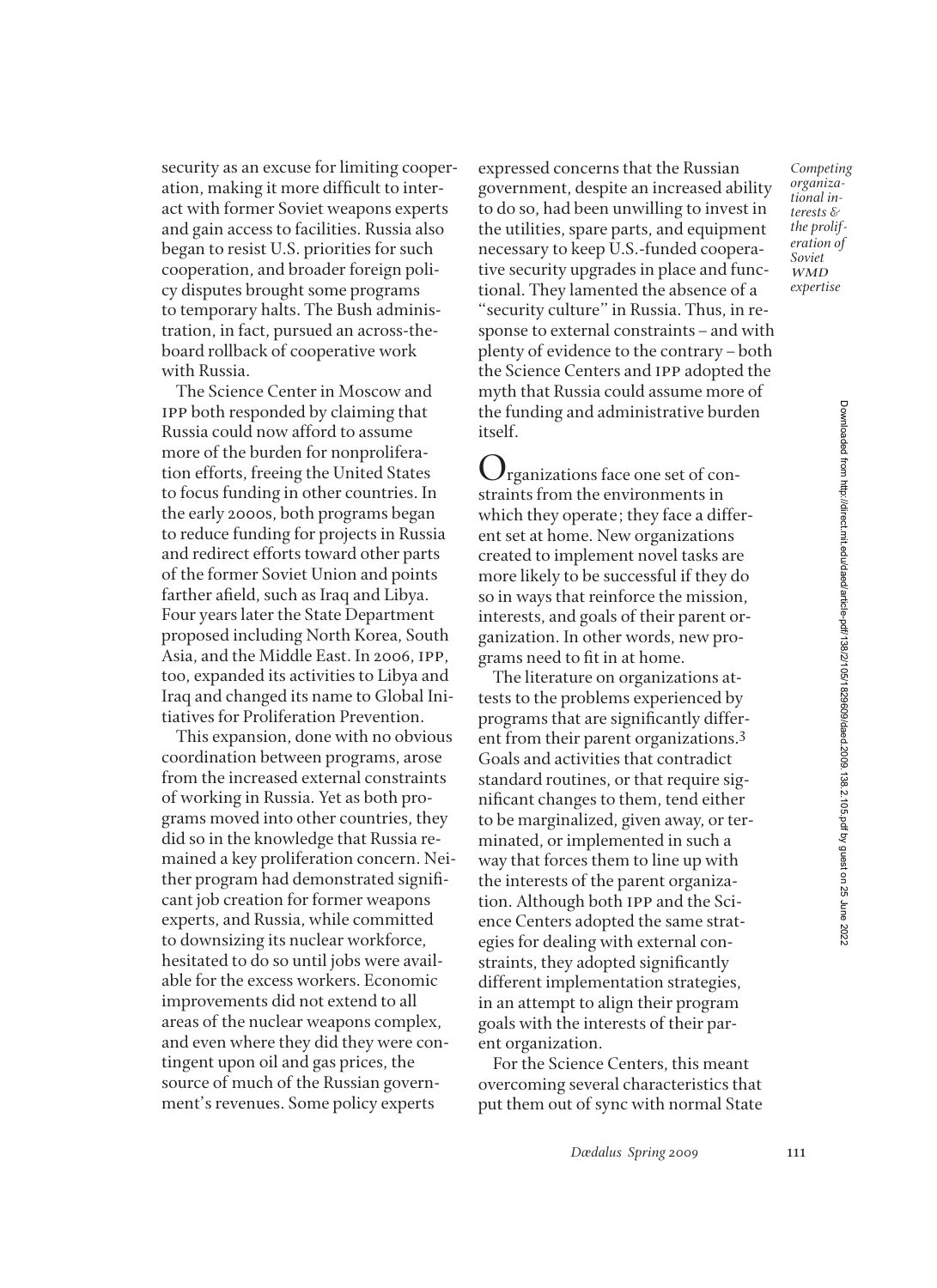Department routines. The Centers are multinational organizations, and U.S. participation is managed by the State Department. At first glance, this would appear to indicate key commonalities: the Centers require the sort of skills and processes that make up the core of the State Department's diplomatic activities. However, some in the department saw the Science Centers as a security issue that more appropriately belonged to the Defense Department. To others, the Science Centers seemed out of place because they were functional activities, focusing on a particular type of work, in contrast to the State Department's tendency to organize along country or geographic-speci½c lines. Further, the Agency for International Development  $(AID)$ , a quasi-autonomous part of the State Department, oversees most cooperative efforts like the Science Centers. In the past, there have been frequent conflicts between AID and the State Department over priorities, strategy, and program direction. The staff of the Science Centers also tends to be drawn from the executive service, rather than Foreign Service Officers (FSOs), and so they often do not enjoy the clout, authority, or career advancement opportunities that the State Department affords its fsos. Finally, the Science Centers were out of step with normal State Department routines because they inherited especially strict oversight and accounting rules from the Defense Department, which helped lay the groundwork for the Centers in the early 1990s. *Sharon K. Weiner*

Conscious that they did not share many of the features of usual State Department programs, the Centers attempted to fit in by adopting the State Department's focus on process. The State Department negotiates agreements and implements decisions that

are made elsewhere, and is widely consider to be a "process organization," focused on the routines needed to ensure implementation, not on the decisionmaking needed to determine policy itself. Similarly, the Science Centers made administering the Science Centers their main focus. They established and came to value a set of detailed rules and procedures for project development, selection, and management, thereby helping to facilitate decision-making between the different member nations, all of whom retained the right to determine their own funding priorities while emphasizing decision-making by consensus. For these reasons, the Science Centers emphasized the process of project administration, reasoning that nonproliferation goals were met if due process was respected.

Unfortunately, this led the Centers to neglect the periodic reexamination needed to ensure that program activities still furthered nonproliferation goals. Take the Partner Projects, for example. The Science Centers, through U.S. leadership, considered these projects a success because they involved external funders and met established project criteria. However, they neglected to consider whether they resulted in job creation–a serious problem given that the vast majority of partners are now U.S. government agencies and not commercial entities.

At IPP, the pressure to fit in was different. ipp was conceived and established by experts from the U.S. nuclear weapons labs. These labs are part of the Department of Energy, which has traditionally allowed them considerable autonomy. As a result, ipp remained a largely decentralized program in which most significant decisions, including those about strategic direction and program funding, were made by the individual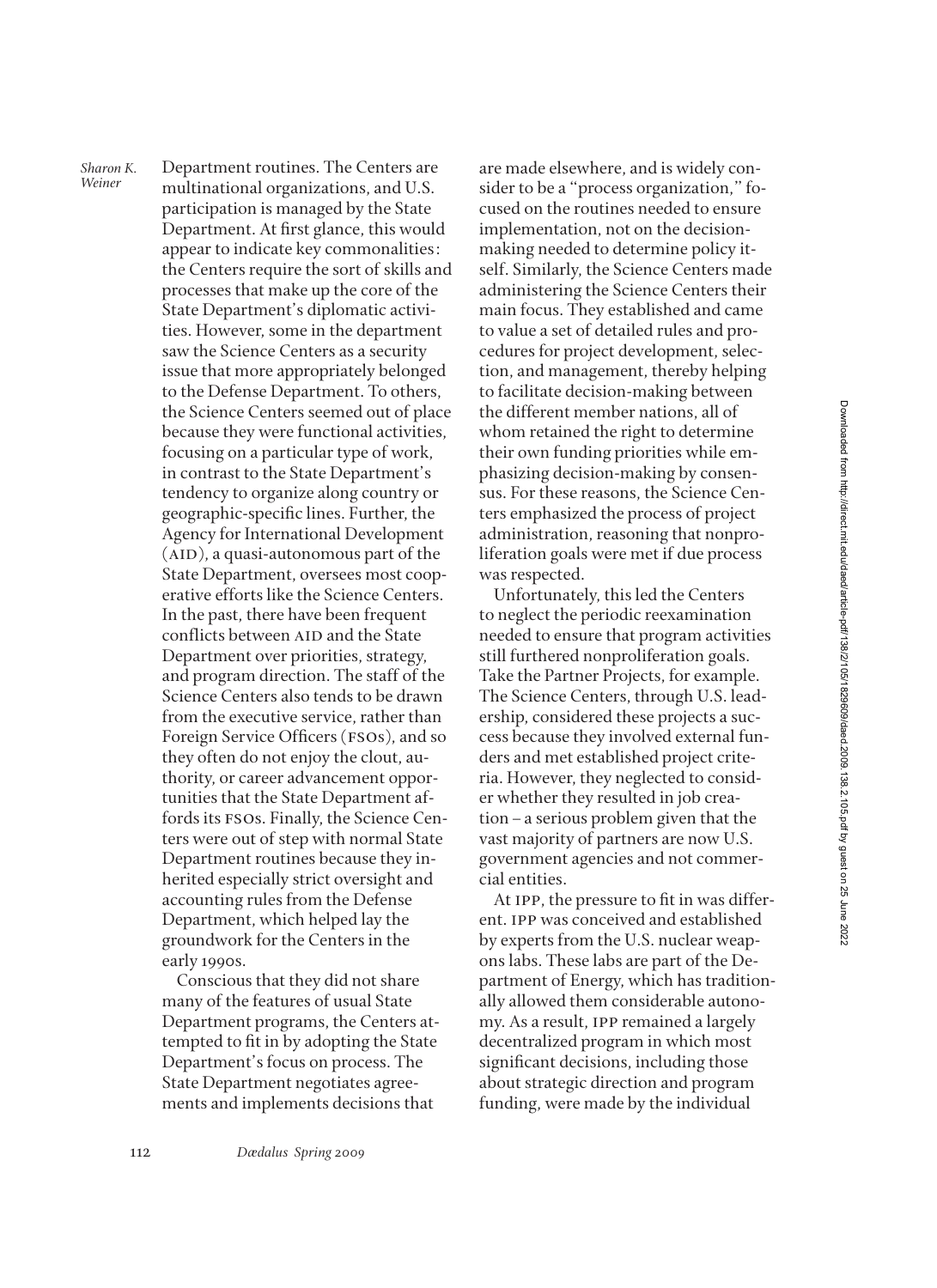labs. There was a small ipp staff, but it had the power only to persuade, not

Initially the independence of the labs proved very useful, enabling the flexibility and individual variation necessary to develop trust and cooperation with former Soviet weapons institutes. Over time, however, this independence led to coordination problems as each lab sought to send their own teams of experts to Russia. The result was frequent and excessive visits, which raised concerns in Russia about spying. In the United States, the labs allocated ipp resources through logrolling rather than prioritization, so project spending tended to reflect the need to harmonize funding between U.S. labs rather than the allocation of money according to project merit. Additionally, ipp was unable to force the labs to keep accurate or detailed records of their projects or the former Soviet experts involved. This led to a series of problems, including discoveries that more U.S. funding was going to U.S. labs than to Russian ones, and, most recently, to concerns that the U.S. labs have funded project teams in Russia that are also involved in nuclear energy and, possibly, weapons activities in Iran.

command.

Looking at U.S. nonproliferation activities through the lens of organizational interest yields important policy-relevant conclusions. Both the Science Centers and IPP pursued inefficient strategies for fighting the proliferation of WMD expertise from the former Soviet Union, largely because they skewed implementation of their given tasks in an effort to conform to the activities valued by their parent organization. For the Science Centers, this meant emphasizing the process of project selection rather than considerations of project quality, relevance, and outcomes. Focusing on rules and procedures over substance helped the Centers overcome some of the factors that put them at odds with normal State Department activities. ipp, on the other hand, preserved the structures of authority that typically characterize relations between the U.S. labs and the Department of Energy. As a result, ipp was unable to enforce overall priorities or standards of accountability.

But another source of pressure forced the Science Centers and ipp away from their original nonproliferation goals: that of their external environments. Because of domestic political demands in the United States and constraints in Russia, both programs adopted similar narratives for justifying their actions and answers to how they verify weapons credentials, pursue exit strategies, measure success, as well as why they are pulling back from work in Russia. These actions, responses to organizational interests and external constraints, ultimately caused both programs to diverge from the successful and efficient pursuit of their nonproliferation goals.

These cases show that the literature on organizational interests has important implications for U.S. nonproliferation policy. However, this study of the Science Centers and ipp also provides leverage for understanding organizational interest. Although it is well-established in the literature that organizational interest requires the accommodation of both external and internal constraints, there is insufficient attention to how organizations manage these conflicting demands. The cases of ipp and the Science Centers demonstrate how organizations become isomorphic as they adopt strategies to legitimize their activities in a way valued by their external environment, but also remain different in an effort to fit in with their parent organization.

Downloaded from http://direct.mit.edu/daed/article-pdf/138/2/105/1829609/daed.2009.138.2.105.pdf by guest on 25 June 2022 Downloaded from http://direct.mit.edu/daed/article-pdf/138/2/105/1829609/daed.2009.138.2.105.pdf by guest on 25 June 2022